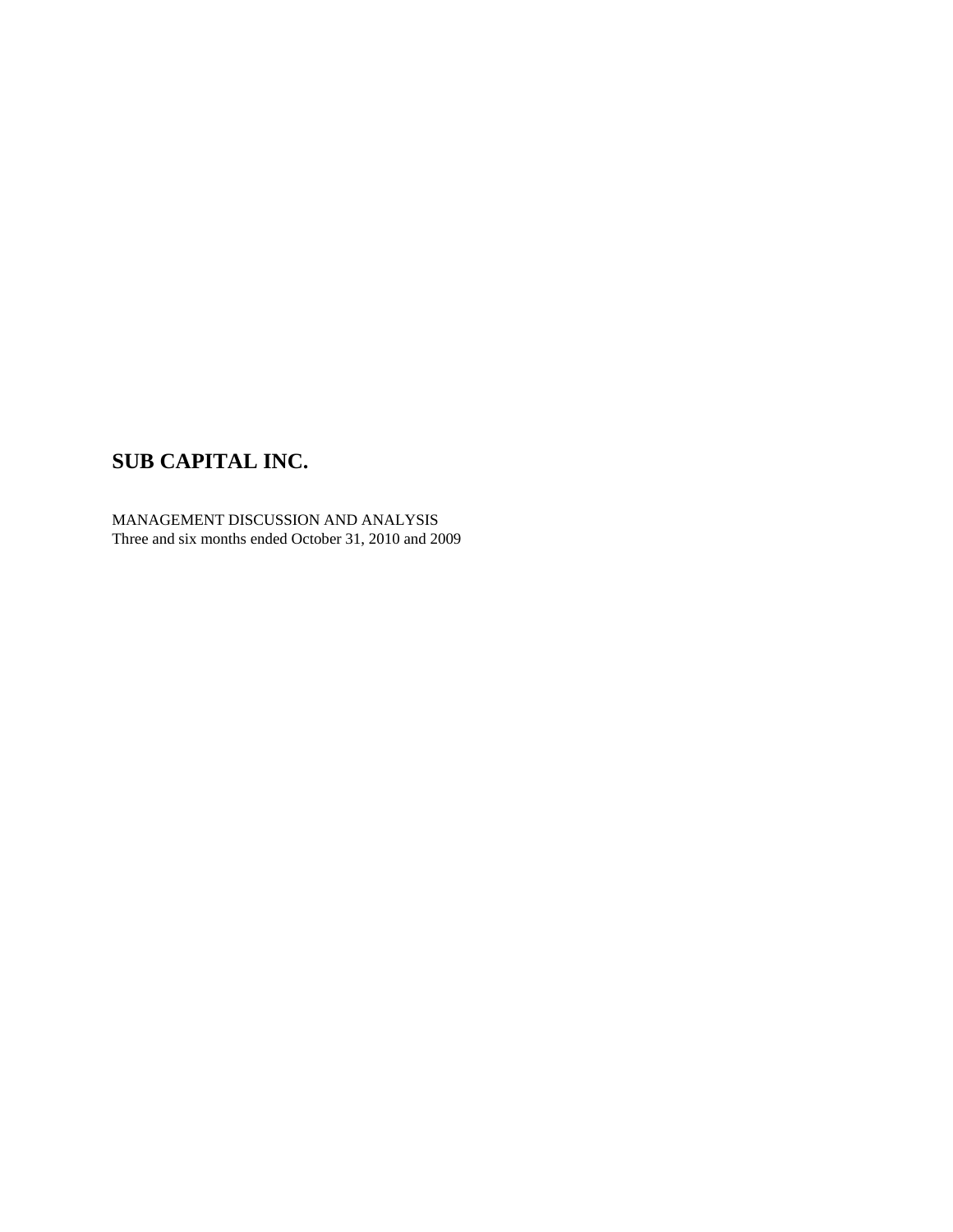Management Discussion & Analysis Three and six months ended October 31, 2010 and 2009

The Management Discussion and Analysis ("MD&A") of SUB Capital Inc. (the "Company" or "SUB") for the six months ended October 31, 2010 and 2009 has been prepared by management in accordance with the requirements of National Instrument 51-102 as of December 15, 2010 and should be read in conjunction with the interim financial statements and related notes thereto of the Company as at and for the six months ended October 31, 2010 and 2009 and the audited financial statements and related notes thereto of the Company, as at and for the years ended April 30, 2010 and 2009, which were prepared in accordance with Canadian generally accepted accounting principles. The Company's reporting currency is the Canadian dollar, and all monetary amounts in this MD&A are expressed in Canadian dollars unless otherwise stated.

This MD&A may contain "forward-looking statements" which reflect the Company's current expectations regarding the future results of operations, performance and achievements of the Issuer. The Issuer has tried, wherever possible, to identify these forward-looking statements by, among other things, using words such as "anticipate," "believe," "estimate," "expect" and similar expressions. The statements reflect the current beliefs of the management of the Company, and are based on currently available information. Accordingly, these statements are subject to known and unknown risks, uncertainties and other factors, which could cause the actual results, performance, or achievements of the Company to differ materially from those expressed in, or implied by, these statements.

The Company undertakes no obligation to publicly update or review the forward-looking statements whether as a result of new information, future events or otherwise, other than as required by applicable law.

Historical results of operations and trends that may be inferred from the following discussions and analysis may not necessarily indicate future results from operations.

### **Company Overview**

The Company was incorporated under the laws of Canada on November 9, 2005. Effective September 5, 2008, the Company was designated as inactive and its listing was transferred to the NEX Board of the TSX Venture Exchange ("Exchange"). On June 25, 2010, the Company entered into an option agreement to acquire a 75% interest in a property located in Saskatchewan. The transaction constituted as the Company's Change of Business under the policies of the Exchange. On September 23, 2010, the Company received Exchange acceptance of its Change of Business and effective September 24, 2010, the Company's common shares was transferred from the NEX Board to the Exchange as a Tier 2 Mining Issuer and commenced trading on the Exchange under the trading symbol "SUB". See "*Description of Business*".

The Company has also commenced trading on the Frankfurt Stock Exchange under the ticker symbol "SU9". The German Securities Number is "A1C8PL" and the international security identification number (ISIN) is CA8642642059.

### **Appointments**

Effective October 20, 2010, Thomas Henricksen was appointed as a Director of the Company. Mr. Henricksen, PhD, brings over 35 years of experience to the Company in the mineral exploration industry, which includes over 20 years with Bear Creek Mining (BCM–V), Kennecott Exploration and Rio Tinto Exploration (RIOZ). During his tenure at Rio Tinto, he successfully discovered significant borate deposits in southern Bolivia, and acquired the Ollachea and Corani precious metal projects in Peru. In 2005, he recommended to Centenario Copper the acquisition of the Pelusa copper project in Chile, part of the Franke Copper Project, acquired and currently in production by Quadra Mining (QUX-T). Mr. Henricksen also served as Chief Geologist of Norsemont Mining Inc. (NOM-T), where he initiated and managed the exploration of the Constancia copper porphyry deposit. Currently, Mr. Henricksen is Chief Geologist for AQM Copper (AQM-V) in Peru, responsible for the initial exploration at Zafranal, a 50/50 Joint Venture with Teck Resources Ltd.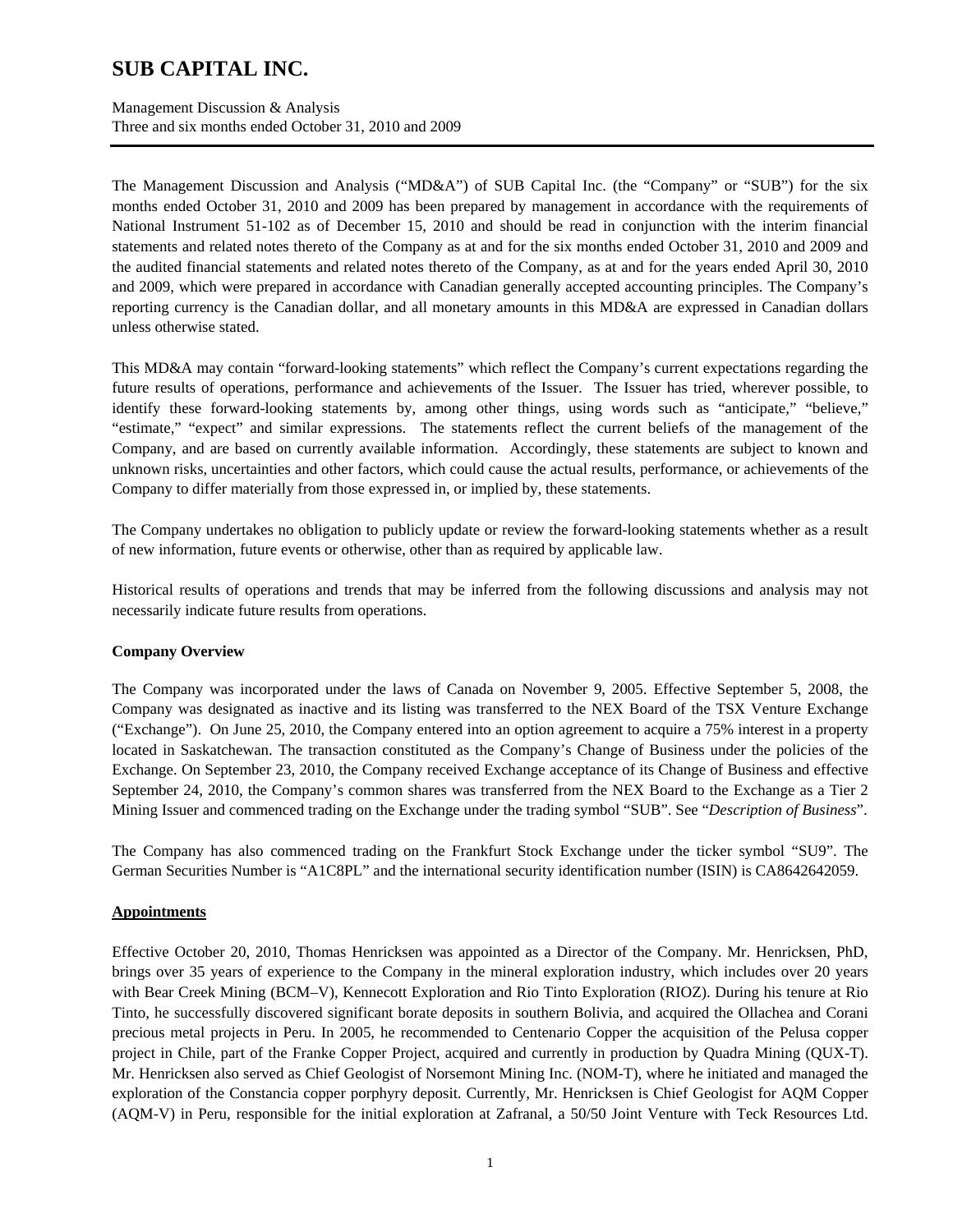Management Discussion & Analysis Three and six months ended October 31, 2010 and 2009

(TCK-Z) Mr. Henricksen holds a BSc. in Geology from the University of Wisconsin-Oshkosh and a PhD in Economic Geology from Oregon State University.

Effective November 1, 2010, Oliver W. Foeste was appointed as a Director of the Company. Mr. Foeste is a chartered accountant with over 10 years of experience in corporate structuring, acquisitions, financial reporting and corporate governance. He started his career with the accounting firm of Deloitte & Touche and obtained his CA designation in 2006. Mr. Foeste also provided business consulting services to entrepreneurial start-up operations. Mr. Foeste is director of finance and corporate secretary of Huntingdon Real Estate Investment Trust, a Vancouver-based TSX-listed issuer. Previously, he was U.S. Divisional Controller at Precision Drilling Trust, a leading TSX and NYSE listed, oilfield services provider based in Calgary, Alberta.

### **Description of Business**

The Company is a junior mineral resource exploration company with a focus on the acquisition, exploration and development of mineral properties. It presently holds, or has the right to acquire a 75% interest in the Thorburn Lake Property (the "Property") located in Saskatchewan. In addition to the Company's ongoing work program on the Property, it continues to actively evaluate new potential projects.

### **The Thorburn Lake Property**

On June 25, 2010, the Company entered into an option agreement with Unity Energy Corp. ("Unity") to acquire a 75% interest in the Property. Unity currently has an option to acquire a 100% undivided interest in the Property pursuant to an agreement dated February 22, 2010 with GWN Investment Ltd. ("GWN"). The Company may exercise the option by incurring exploration expenditures totaling 2,400,000 prior to February 22, 2014 (\$200,000 on or before December 31, 2011), making a cash payment to Unity totaling \$30,000 (paid) and making the underlying cash payments to GWN totaling \$600,000 over a period of three years.

The Company has the right to terminate the Option at anytime by giving 30 days' notice subject to a requirement to meet any unsatisfied obligations that shall have accrued up until such termination.

The Property consists of one mineral disposition comprising approximately 4,966 hectares, located within the Athabasca Basin, in the La Ronge Mining District of Northern Saskatchewan. The Property is situated approximately 17 kilometers east of Cameco's Cigar Lake mine, the world's second largest known high-grade unconformity-related uranium deposit, with a NI 43-101-compliant Proven and Probable Mineral Reserves estimate of over 209 million pounds of U3O8. The target of interest on the Property is uranium mineralization located below, above, or across the major structural unconformity between Athabasca Basin sandstones and underlying meta-sedimentary rocks.

### **Risk Factors**

The Company is in the business of acquiring, exploring and, if warranted, developing and exploiting natural resource properties. Due to the nature of the Company's business and the present stage of exploration of its resource properties (which are primarily early stage exploration properties with no known resources or reserves that have not been explored by modern methods), the following risk factors, among others, will apply:

*Mining Industry is Intensely Competitive:* The Company's business of the acquisition, exploration and development of mineral properties is intensely competitive. The Company may be at a competitive disadvantage in acquiring additional mining properties because it must compete with other individuals and companies, many of which have greater financial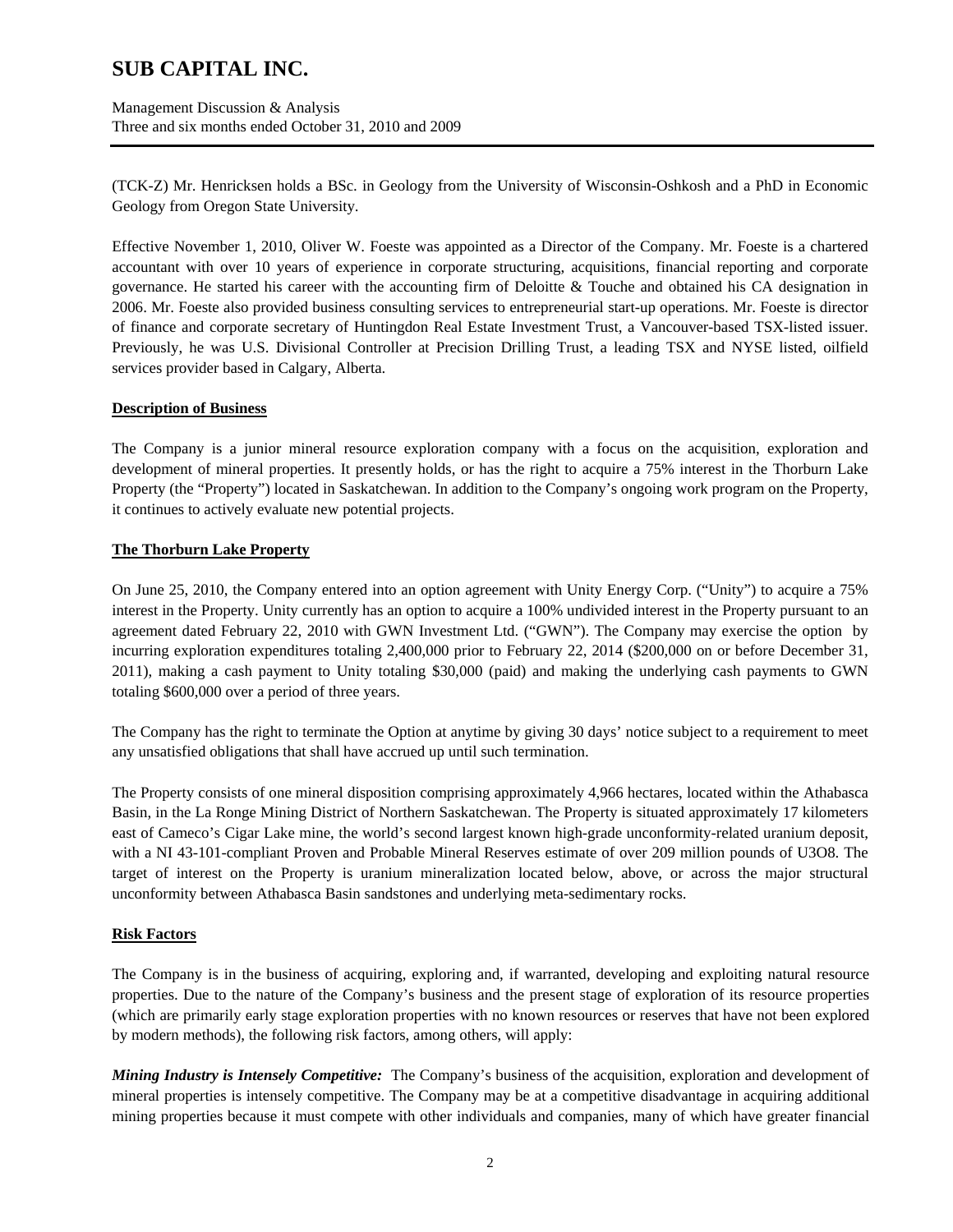Management Discussion & Analysis Three and six months ended October 31, 2010 and 2009

resources, operational experience and technical capabilities than the Company. Increased competition could adversely affect the Company's ability to attract necessary capital funding or acquire suitable producing properties or prospects for mineral exploration in the future.

*Resource Exploration and Development is Generally a Speculative Business*: Resource exploration and development is a speculative business and involves a high degree of risk, including, among other things, unprofitable efforts resulting not only from the failure to discover mineral deposits but from finding mineral deposits which, though present, are insufficient in size to return a profit from production. The marketability of natural resources that may be acquired or discovered by the Company will be affected by numerous factors beyond the control of the Company. These factors include market fluctuations, the proximity and capacity of natural resource markets, government regulations, including regulations relating to prices, taxes, royalties, land use, importing and exporting of minerals and environmental protection. The exact effect of these factors cannot be accurately predicted, but the combination of these factors may result in the Company not receiving an adequate return on invested capital. The great majority of exploration projects do not result in the discovery of commercially mineable deposits of ore.

*Fluctuation of Metal Prices*: Even if commercial quantities of mineral deposits are discovered by the Company, there is no guarantee that a profitable market will exist for the sale of the metals produced. Factors beyond the control of the Company may affect the marketability of any substances discovered. The prices of various metals have experienced significant movement over short periods of time, and are affected by numerous factors beyond the control of the Company, including international economic and political trends, expectations of inflation, currency exchange fluctuations, interest rates and global or regional consumption patterns, speculative activities and increased production due to improved mining and production methods. The supply of and demand for metals are affected by various factors, including political events, economic conditions and production costs in major producing regions. There can be no assurance that the price of any mineral deposit will be such that any of its mineral properties could be mined at a profit.

*Permits and Licenses:* The operations of the Company will require licenses and permits from various governmental authorities. There can be no assurance that the Company will be able to obtain all necessary licenses and permits that may be required to carry out exploration, development and mining operations at its projects, on reasonable terms or at all. Delays or a failure to obtain such licenses and permits or a failure to comply with the terms of any such licenses and permits that the Company does obtain, could have a material adverse effect on the Company.

*No Assurance of Profitability:* The Company has no history of earnings and, due to the nature of its proposed business, there can be no assurance that the Company will ever be profitable. The Company has not paid dividends on its shares since incorporation and does not anticipate doing so in the foreseeable future. The only present source of funds available to the Company is from the sale of its common shares or, possibly, the sale or optioning of a portion of its interest in its mineral properties. Even if the results of exploration are encouraging, the Company may not have sufficient funds to conduct the further exploration that may be necessary to determine whether or not a commercially mineable deposit exists. While the Company may generate additional working capital through further equity offerings or through the sale or possible syndication of its properties, there can be no assurance that any such funds will be available on favourable terms, or at all. At present, it is impossible to determine what amounts of additional funds, if any, may be required. Failure to raise such additional capital could put the continued viability of the Company at risk.

*Uninsured or Uninsurable Risks*: Exploration, development and mining operations involve various hazards, including environmental hazards, industrial accidents, metallurgical and other processing problems, unusual or unexpected rock formations, structural cave-ins or slides, flooding, fires, metal losses and periodic interruptions due to inclement or hazardous weather conditions. These risks could result in damage to or destruction of mineral properties, facilities or other property, personal injury, environmental damage, delays in operations, increased cost of operations, monetary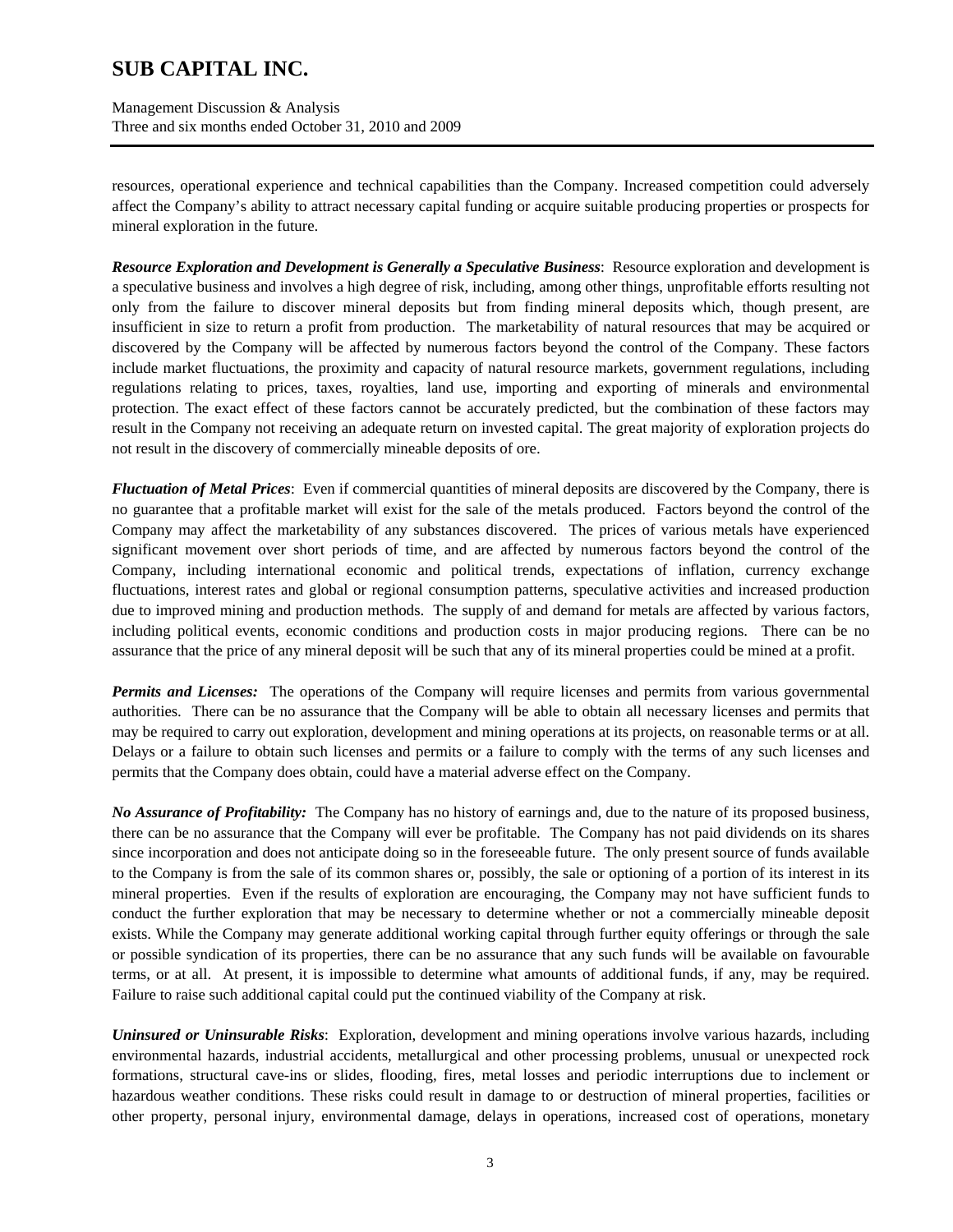Management Discussion & Analysis Three and six months ended October 31, 2010 and 2009

losses and possible legal liability. The Company may not be able to obtain insurance to cover these risks at economically feasible premiums or at all. The Company may elect not to insure where premium costs are disproportionate to the Company's perception of the relevant risks. The payment of such insurance premiums and of such liabilities would reduce the funds available for exploration and production activities.

*Government Regulation*: Any exploration, development or mining operations carried on by the Company will be subject to government legislation, policies and controls relating to prospecting, development, production, environmental protection, mining taxes and labour standards. In addition, the profitability of any mining prospect is affected by the market for precious and/or base metals which is influenced by many factors including changing production costs, the supply and demand for metals, the rate of inflation, the inventory of metal producing corporations, the political environment and changes in international investment patterns.

*Environmental Restrictions*: The activities of the Company are subject to environmental regulations promulgated by government agencies in different countries from time to time. Environmental legislation generally provides for restrictions and prohibitions on spills, releases or emissions into the air, discharges into water, management of waste, management of hazardous substances, protection of natural resources, antiquities and endangered species and reclamation of lands disturbed by mining operations. Certain types of operations require the submission and approval of environmental impact assessments. Environmental legislation is evolving in a manner which means stricter standards, and enforcement, fines and penalties for non-compliance are more stringent. Environmental assessments of proposed projects carry a heightened degree of responsibility for companies and directors, officers and employees. The cost of compliance with changes in governmental regulations has a potential to reduce the profitability of operations.

*Dependence Upon Others and Key Personnel*: The success of the Company's operations will depend upon numerous factors, many of which are beyond the Company's control, including (i) the ability to design and carry out appropriate exploration programs on its mineral properties; (ii) the ability to produce minerals from any mineral deposits that may be located; (iii) the ability to attract and retain additional key personnel in exploration, marketing, mine development and finance; and (iv) the ability and the operating resources to develop and maintain the properties held by the Company. These and other factors will require the use of outside suppliers as well as the talents and efforts of the Company and its consultants and employees. There can be no assurance of success with any or all of these factors on which the Company's operations will depend, or that the Company will be successful in finding and retaining the necessary employees, personnel and/or consultants in order to be able to successfully carry out such activities. This is especially true as the competition for qualified geological, technical and mining personnel and consultants is particularly intense in the current marketplace.

*Share Price Volatility*: During the past year, worldwide securities markets, particularly those in the United States and Canada have experienced a high level of price and volume volatility, and the market price of securities of many companies, particularly those considered exploration or development stage companies, have experienced unprecedented declines in price which have not necessarily been related to the operating performance, underlying asset values or prospects of such companies. Most significantly, the share prices of junior natural resource companies have experienced an unprecedented decline in value and there has been a significant decline in the number of buyers willing to purchase such securities. In addition, significantly higher redemptions by holders of mutual funds has forced many of such funds (including those holding the Company's securities) to sell such securities at any price. As a consequence, despite the Company's past success in securing significant equity financing, market forces may render it difficult or impossible for the Company to secure placees to purchase new share issues at a price which will not lead to severe dilution to existing shareholders, or at all. Therefore, there can be no assurance that significant fluctuations in the trading price of the Company's common shares will not occur, or that such fluctuations will not materially adversely impact on the Company's ability to raise equity funding without significant dilution to its existing shareholders, or at all.

*Financing Risks*: The Company has limited financial resources, has no source of operating cash flow and has no assurance that additional funding will be available to it for further exploration and development of its projects or to fulfil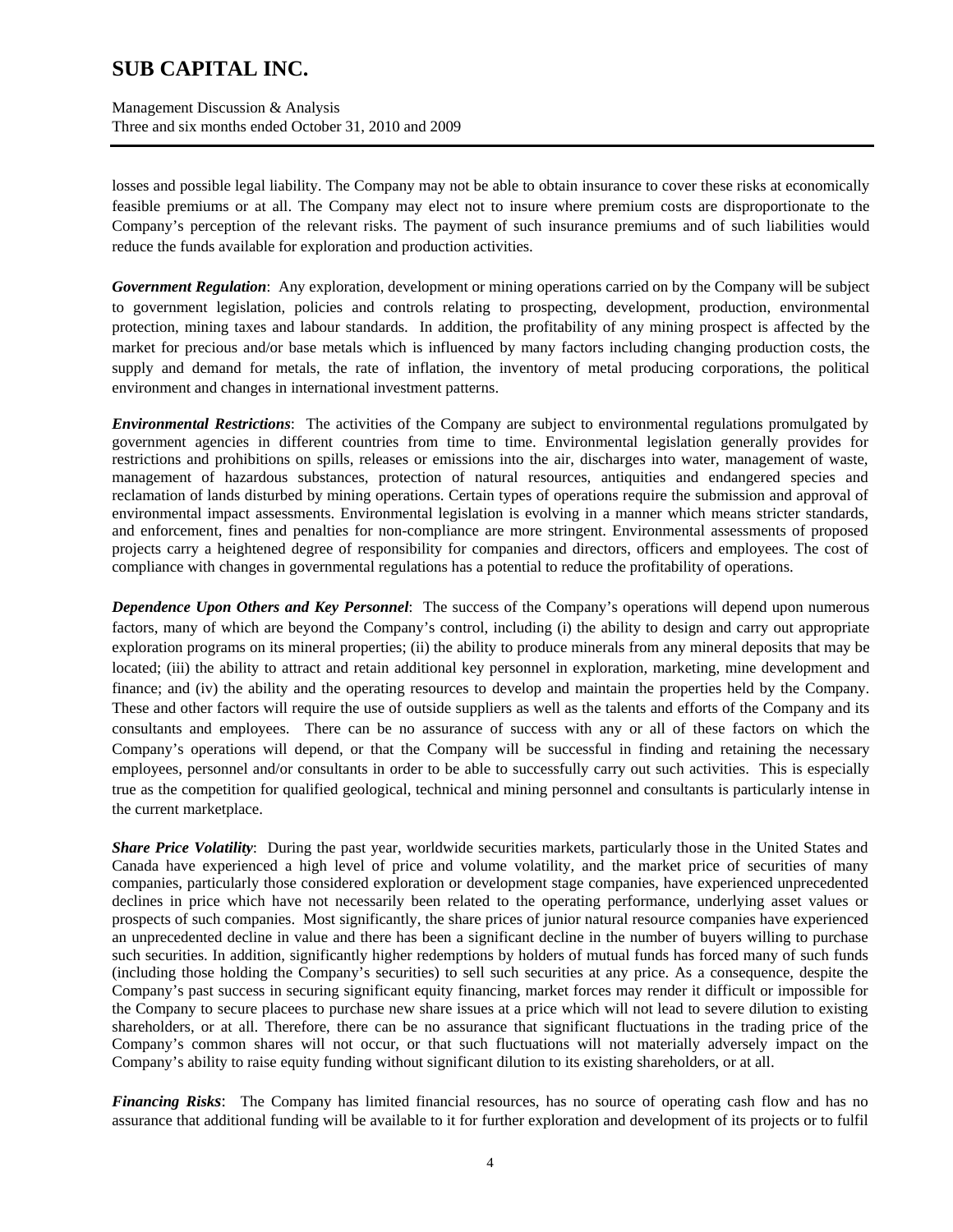Management Discussion & Analysis Three and six months ended October 31, 2010 and 2009

its obligations under any applicable agreements. Although the Company has been successful in the past in obtaining financing through the sale of equity securities, there can be no assurance that it will be able to obtain adequate financing in the future or that the terms of such financing will be favourable. Failure to obtain such additional financing could result in delay or indefinite postponement of further exploration and development of its projects with the possible loss of such properties.

*Insufficient Financial Resources*: The Company does not presently have sufficient financial resources to undertake by itself the exploration and development of all of its planned exploration and development programs. Future property acquisitions and the development of the Company's properties will therefore depend upon the Company's ability to obtain financing through the joint venturing of projects, private placement financing, public financing, short or long-term borrowings or other means. There is no assurance that the Company will be successful in obtaining the required financing. Failure to raise the required funds could result in the Company losing, or being required to dispose of, its interest in its properties. In particular, failure by the Company to raise the funding necessary to maintain in good standing its various option agreements could result in the loss of its rights to such properties.

*Dilution to the Company's existing shareholders*: The Company will require additional equity financing be raised in the future. The Company may issue securities on less than favourable terms to raise sufficient capital to fund its business plan. Any transaction involving the issuance of equity securities or securities convertible into common shares would result in dilution, possibly substantial, to present and prospective holders of common shares.

*Surface Rights and Access*: Although the Company acquires the rights to some or all of the minerals in the ground subject to the tenures that it acquires, or has a right to acquire, in most cases it does not thereby acquire any rights to, or ownership of, the surface to the areas covered by its mineral tenures. In such cases, applicable mining laws usually provide for rights of access to the surface for the purpose of carrying on mining activities, however, the enforcement of such rights can be costly and time consuming. In areas where there are no existing surface rights holders, this does not usually cause a problem, as there are no impediments to surface access. However, in areas where there are local populations or land owners, it is necessary, as a practical matter, to negotiate surface access. There can be no guarantee that, despite having the right at law to access the surface and carry on mining activities, the Company will be able to negotiate a satisfactory agreement with any such existing landowners/occupiers for such access, and therefore it may be unable to carry out mining activities. In addition, in circumstances where such access is denied, or no agreement can be reached, the Company may need to rely on the assistance of local officials or the courts in such jurisdictions.

*Title*: Although the Company has taken steps to verify the title to the mineral properties in which it has or has a right to acquire an interest in accordance with industry standards for the current stage of exploration of such properties, these procedures do not guarantee title (whether of the Company or of any underlying vendor(s) from whom the Company may be acquiring its interest). Title to mineral properties may be subject to unregistered prior agreements or transfers, and may also be affected by undetected defects or the rights of indigenous peoples.

*Acquisition of Mineral Concessions under Agreements:* The agreement pursuant to which the Company has the right to acquire a number of its properties provide that the Company must make a series of cash payments and/or share issuances over certain time periods, expend certain minimum amounts on the exploration of the properties or contribute its share of ongoing expenditures. The Company does not presently have the financial resources required to complete all expenditure obligations under its property acquisition agreement over their full term. Failure by the Company to make such payments, issue such shares or make such expenditures in a timely fashion may result in the Company losing its interest in such properties. There can be no assurance that the Company will have, or be able to obtain, the necessary financial resources to be able to maintain all of its property agreements in good standing, or to be able to comply with all of its obligations thereunder, with the result that the Company could forfeit its interest in one or more of its mineral properties.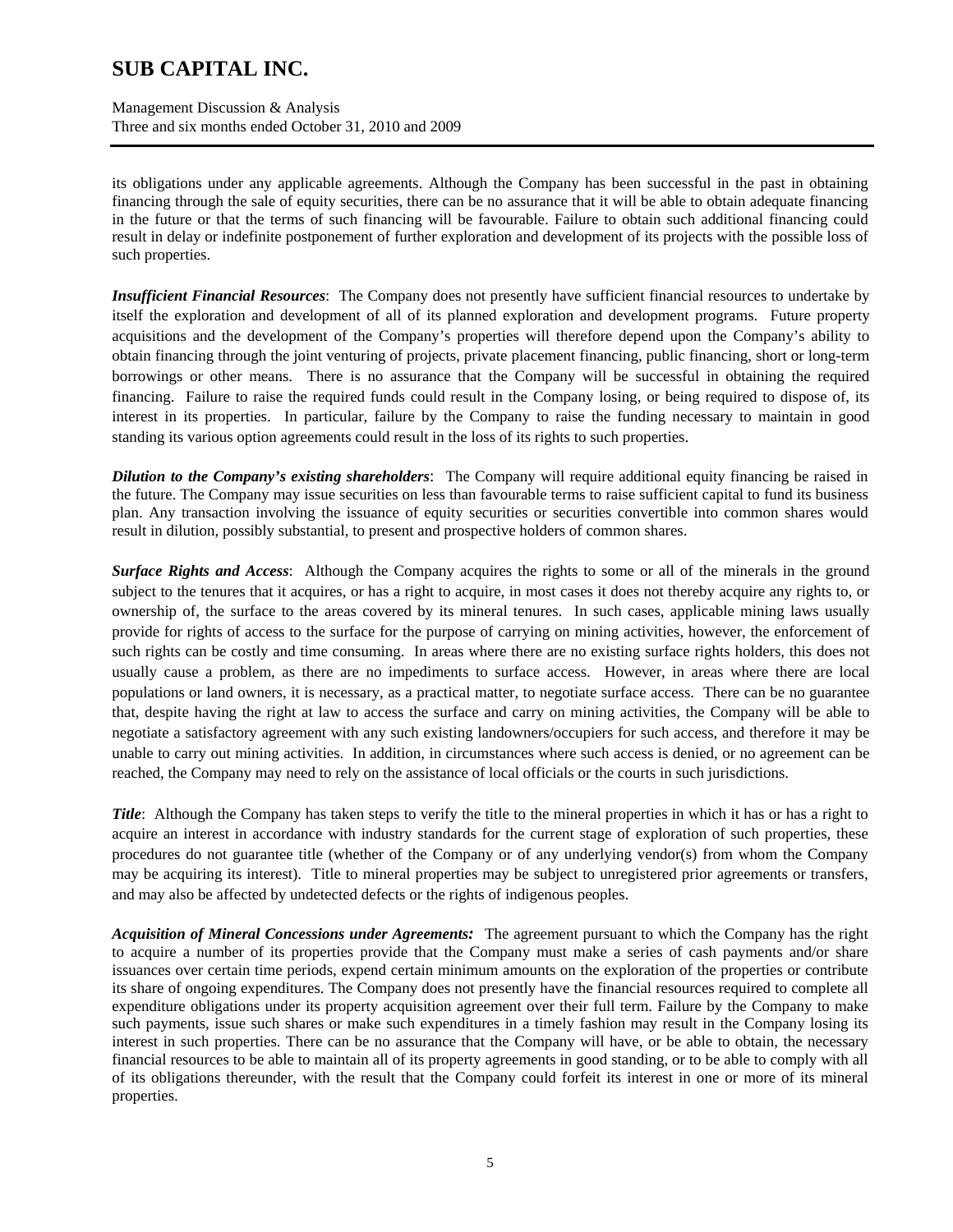Management Discussion & Analysis Three and six months ended October 31, 2010 and 2009

### **Selected Annual Information**

See annual management discussion and analysis for the year ended April 30, 2010, which is available at www.sedar.com.

#### **Results of Operations**

#### Three months ended October 31, 2010 compared with three months ended October 31, 2009

During the three months ended October 31, 2010, the Company reported a net loss of \$71,596 compared to a net loss of \$14,361 during the three months ended October 31, 2009, representing an increase in loss of \$57,235. The increase in loss was primarily attributable to an increase in general and administrative expenses of \$57,417 offset by an increase in interest income of \$182.

General and administrative expenses increased by \$57,417 from \$14,361 during the three months ended October 31, 2009 to \$71,778 during the three months ended October 31, 2010. The increase resulted from increases in amortization of \$205, consulting and management fees of \$14,745, interest and bank charges of \$3,124, office, rent and administration of \$2,541, regulatory fees of \$6,956, stock-based compensation of \$27,739, transfer agent and shareholder information of \$3,126 and travel and promotion of \$4,861 offset by an decrease in professional fees of \$5,880.

The overall increase in general and administrative expenses was attributable to increased corporate activity as a result of the Company's Change of Business and related transactions such as private placement financings in April and May 2010 and management changes. During the three months ended October 31, 2009, the Company's operations were restricted to sustaining the NEX listing and seeking new business opportunities to reactivate the Company, hence, minimal operating expenses were incurred.

During the three months ended October 31, 2010, the Company recorded stock-based compensation of \$27,739 for stock options granted to directors, officers and employees of the Company to purchase 136,000 shares at \$0.22 per share for a period of ten years expiring September 23. The Company did not incur stock-based compensation costs during the three months ended October 31, 2009.

### Six months ended October 31, 2010 compared with six months ended October 31, 2009

During the six months ended October 31, 2010, the Company reported a net loss of \$99,775 compared to a net loss of \$15,858 during the six months ended October 31, 2009, representing an increase in loss of \$83,917. The increase in loss was primarily attributable to an increase in general and administrative expenses of \$84,099 offset by an increase in interest income of \$182.

General and administrative expenses increased by \$84,099 from \$15,858 during the six months ended October 31, 2009 to \$99,957 during the six months ended October 31, 2010. The increase resulted from increases in amortization of \$205, consulting and management fees of \$22,245, interest and bank charges of \$3,234, office, rent and administration of \$6,602, professional fees of \$1,533, regulatory fees of \$10,406, stock-based compensation of \$27,739, transfer agent and shareholder information of \$6,324 and travel and promotion of \$5,811.

The overall increase in general and administrative expenses was attributable to increased corporate activity as a result of the Company's Change of Business and related transactions such as private placement financings in April and May 2010 and management changes. During the six months ended October 31, 2009, the Company's operations were restricted to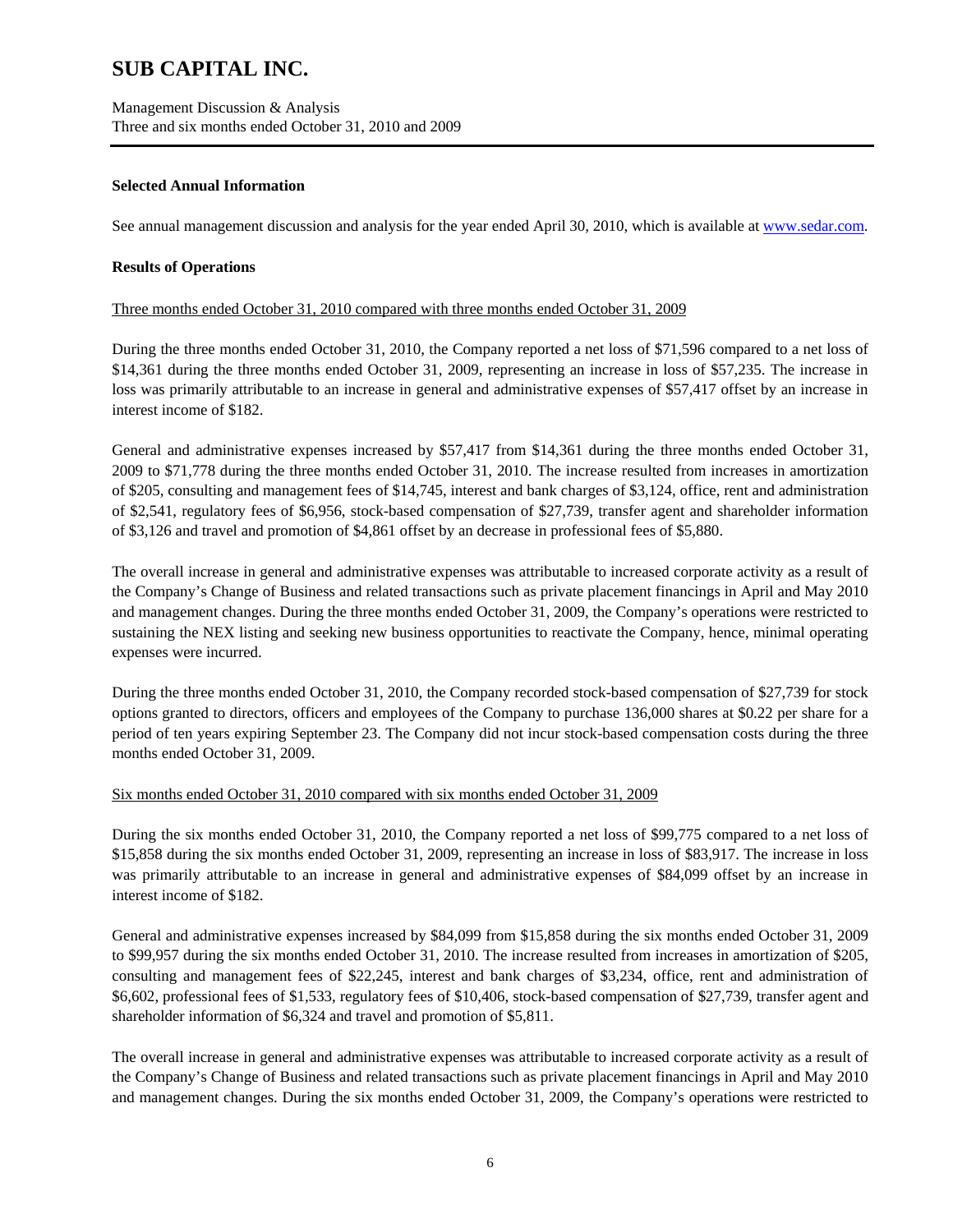Management Discussion & Analysis Three and six months ended October 31, 2010 and 2009

sustaining the NEX listing and seeking new business opportunities to reactivate the Company, hence, minimal operating expenses were incurred.

During the six months ended October 31, 2010, the Company recorded stock-based compensation of \$27,739 for stock options granted to directors, officers and employees of the Company to purchase 136,000 shares at \$0.22 per share for a period of ten years expiring September 23. The Company did not incur stock-based compensation costs during the six months ended October 31, 2009.

Stock-based compensation expenses were charged against operations as follows:

|                 | Six months ended October 31 |      |
|-----------------|-----------------------------|------|
|                 | 2010                        | 2009 |
|                 |                             | \$   |
| Management fees | 10,198                      |      |
| Administration  | 17,541                      |      |
|                 | 27,739                      |      |

#### **Summary of Quarterly Results**

|                  |                 |               | Earnings (Loss) | per |
|------------------|-----------------|---------------|-----------------|-----|
| Quarter ended    | Interest Income | Income (Loss) | share           |     |
|                  | \$              | \$            | \$              |     |
| October 31, 2010 | 182             | (52, 237)     |                 |     |
| July 31, 2010    |                 | (28, 179)     |                 |     |
| April 30, 2010   |                 | (157, 567)    | (0.03)          |     |
| January 31, 2010 |                 | (58, 954)     | (0.02)          |     |
| October 31, 2009 |                 | (14,361)      | (0.02)          |     |
| July 31, 2009    |                 | (1, 497)      |                 |     |
| April 30, 2009   |                 | (82, 341)     | (0.01)          |     |
| January 31, 2009 |                 | (41, 397)     | (0.02)          |     |

There are no general trends regarding the Company's quarterly results and the variation seen over the quarters is primarily due to the Company's change of business. Since the sale of substantially all of the Company's assets and business operations in September 2008 ("Asset Sale") and throughout the year ended April 30, 2010, the Company's operations have been restricted to sustaining its listing on the NEX and seeking new business opportunities. The quarterly results for the quarters ended January 31, 2009 and April 30, 2009 contain revenues and operating expenses related to business activities prior to the Asset Sale. The variation in these two quarters was largely attributable to professional or legal fees incurred during the quarter ended April 30, 2009 related to shares for debt transactions. The Company was designated as inactive and its listing was transferred to the NEX Exchange and these factors accounted for the variation in the Company's net losses for the quarters ended July 31, 2009 and October 31, 2009. Management actively began searching for new business opportunities to reactivate the Company and there was an increase in operating expenses as a result of increased corporate activity related to property acquisition, financings and management changes. These are reflected in the quarters ended January 31, 2010 and April 30, 2010. In September 2010, the Company completed its property acquisition and its listing was transferred to the TSX Venture Exchange as a tier 2 mining issuer.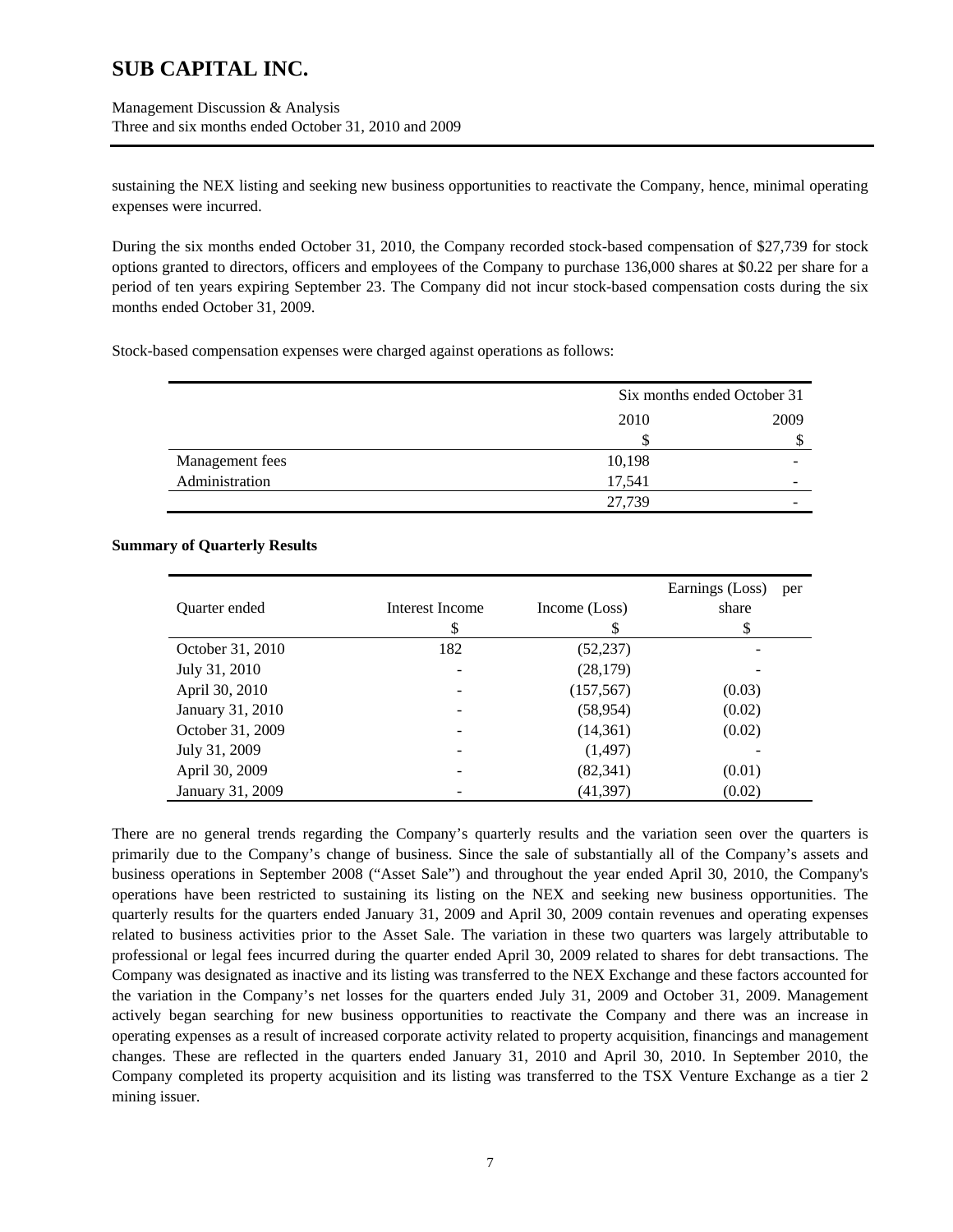Management Discussion & Analysis Three and six months ended October 31, 2010 and 2009

### **Liquidity and Capital Resources**

The Company has financed its operations and met its capital requirements primarily through the sale of capital stock and from loans from related parties. The Company's main source of liquidity consisted of cash and cash equivalents. As at October 31, 2010, the Company had cash and cash equivalents of \$375,545 representing an increase of \$212,062 compared with cash and cash equivalents of \$163,483 at April 30, 2010.

The Company's cash and cash equivalents at October 31, 2010 were held for working capital purposes and were invested primarily in Guaranteed Investment Certificates.

The Company reported working capital of \$274,930 at October 31, 2010 as compared to working capital of \$337,382 as at April 30, 2010, representing a decrease in working capital by \$62,452. Cash and cash equivalents increased by \$212,062 from \$163,483 at April 30, 2010 to \$375,545 at October 31, 2010. The increase in cash resulted mainly from net inflows of cash of \$278,838 from private placements, \$18,750 from exercise of warrants and \$120,000 from loans offset by outflows of cash for operations of \$139,238, acquisition of resource properties of \$63,557 and purchase of equipment of \$2,731.

Current assets excluding cash at October 31, 2010 consisted of amounts receivable of \$25,048, prepaid expenses and deposits of \$1,200 as compared to share subscription receipts in transit of \$218,290 and amounts receivable of \$10,439 at April 30, 2010.

During the six months ended October 31, 2010, the Company closed a non-brokered private placement of 805,001 units at \$0.09 per unit for gross proceeds of \$72,450. The Company paid a finder's fee consisting 80,500 common shares at a deemed price of \$0.09 per share for a gross consideration of \$7,245 and legal fees of \$11,902 totaling \$19,147.

During the six months ended October 31, 2010, 150,000 warrants at a price of \$0.125 per unit were exercised for gross proceeds of \$18,750.

During the year ended April 30, 2010, the Company closed a non-brokered private placement of 6,011,078 units at \$0.09 per unit for gross proceeds of \$540,997. The Company paid a finder's fee consisting 489,463 common shares at a deemed price of \$0.09 per share for a gross consideration of\$ 44,051 and legal fees of \$27,000 totaling \$71,051.

As at the date of this MD&A, the other source of funds currently potentially available to the Company are through the exercise of the following outstanding exercisable options:

| Number of options | Exercise price | Expiry date        |
|-------------------|----------------|--------------------|
| 311,000           | \$0.135        | February 15, 2015  |
| 600,000           | \$0.125        | April 7, 2015      |
| 136,000           | \$0.220        | September 23, 2020 |
| 1,047,000         |                |                    |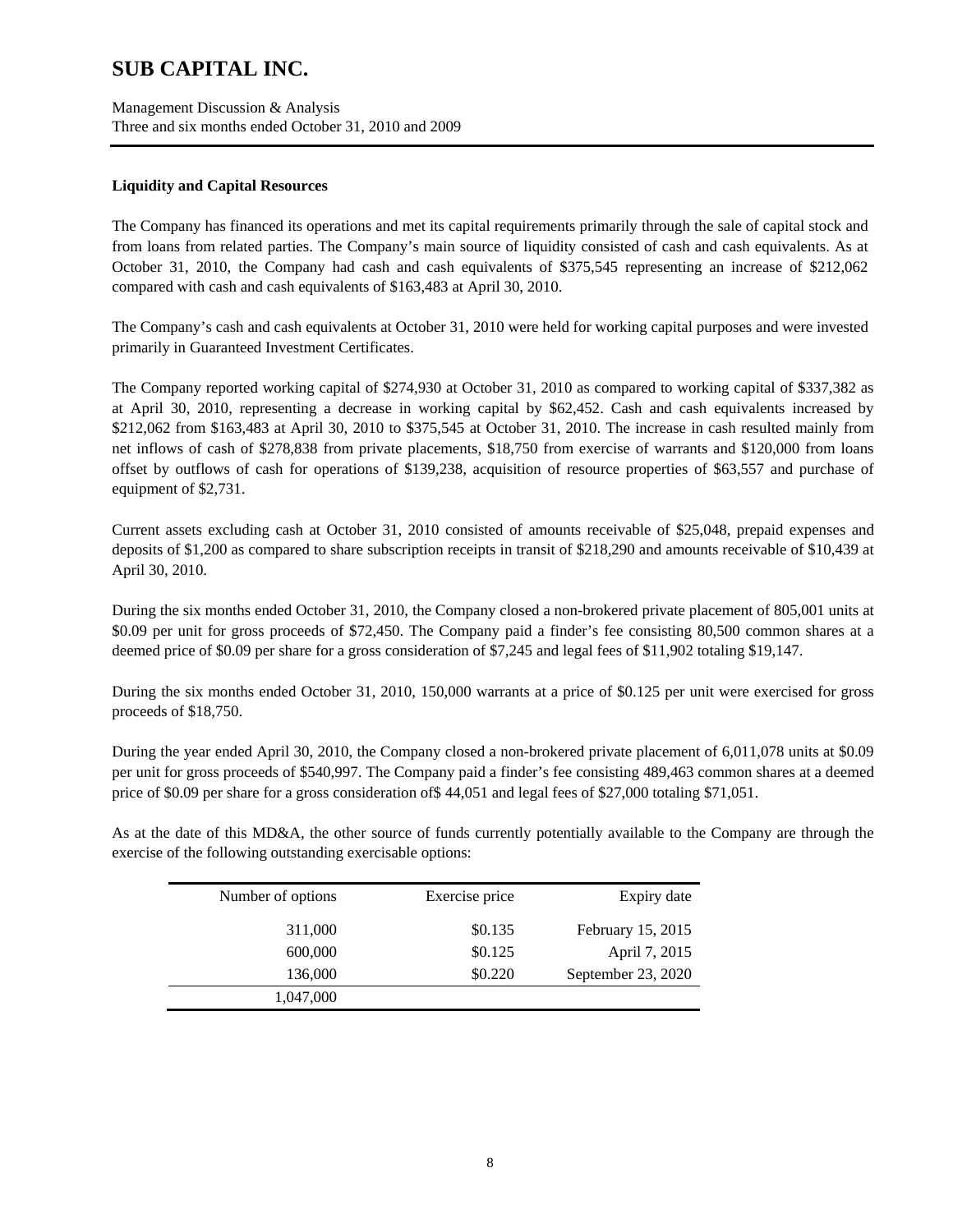and the following share purchase warrants:

| Number of warrants | Exercise price | Expiry date       |
|--------------------|----------------|-------------------|
| 125,000            | \$2,000        | January 12, 2012  |
| 916,666            | \$1.500        | May 9, 2012       |
| 343,686            | \$1.000        | December 12, 2012 |
| 5,861,078          | \$0.125        | April 28, 2011    |
| 805,001            | \$0.125        | May 27, 2011      |
| 8,051,431          |                |                   |

However, there can be no assurance that these outstanding convertible securities will be exercised, particularly if the trading price of the common shares on the Exchange does not exceed, by a material amount and for a reasonable period, the exercise price of such convertible securities at some time prior to their expiry dates.

The Company presently has sufficient funds to continue its anticipated ongoing operations through the end of fiscal 2011. However, the Company will be required to raise additional capital in order to meet its obligations under its property option agreement for the next three years. Although the Company has previously been successful in raising the funds required for its operations, there can be no assurance that the Company will have sufficient financing to meet its future capital requirements or that additional financing will be available on terms acceptable to the Company in the future.

The Company's overall success will be affected by its current or future business activities. The Company is in the process of acquiring and exploring its interests in a resource property and has not yet determined whether this property contain mineral deposits that are economically recoverable. The recoverability of expenditures incurred to earn an interest in this resource property are dependent upon the existence of economically recoverable reserves, securing and maintaining title and beneficial interest in the property, obtaining necessary financing to explore and develop the property, and upon future profitable production or proceeds from disposition of its resource property. See *"Risk Factors*".

### **Off-Balance Sheet Arrangements**

The Company does not utilize off-balance sheet arrangements.

### **Transaction with Related Parties**

The Company has entered into certain transactions with related parties during the three and six months ended October 31, 2010. All transactions with related parties have occurred in the normal course of operations and are measured at the exchange amount, which is the amount of consideration established and agreed upon by the related parties.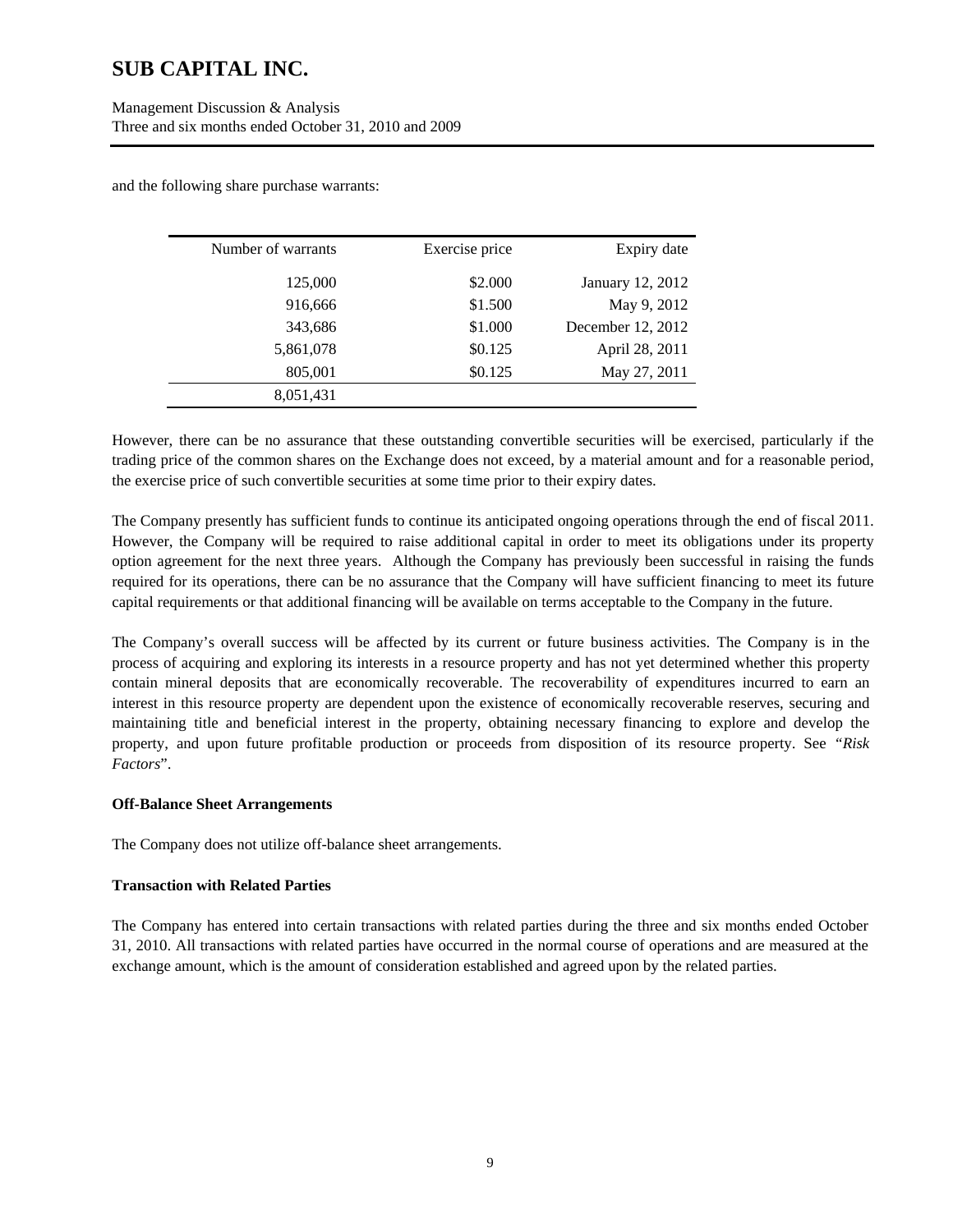| Name and Relationship to<br>Company                                             | Purpose of Transaction                              | Three Months Ended<br><b>Six Months Ended</b> |                          |                 |             |
|---------------------------------------------------------------------------------|-----------------------------------------------------|-----------------------------------------------|--------------------------|-----------------|-------------|
|                                                                                 |                                                     | October 31,                                   | October 31,              | October 31,     | October 31, |
|                                                                                 |                                                     | 2010                                          | 2009                     | 2010            | 2009        |
|                                                                                 |                                                     | \$                                            | \$                       |                 | S           |
| Edward Kelly, Director,<br>President & CEO                                      | Management fees                                     | 3,750                                         |                          | 7,500           |             |
| James Harris, Secretary                                                         | Legal fees                                          | 14,553                                        | $\overline{\phantom{a}}$ | 28,443          |             |
| Remstar Resources Ltd., a<br>company with a common<br>officer                   | Office, rent and<br>administration <sup>(1)</sup>   | 8,300                                         |                          | 11,000          |             |
| Ultra Lithium Inc., a company<br>with a common director and a<br>common officer | Rent $(2)$                                          | 1,800                                         |                          | 2,400           |             |
| JLHLC Holding Inc., a<br>company controlled by an<br>officer of the Company     | Loan to the Company $(3)$<br>Interest on loan $(3)$ | 60,000<br>1,502                               |                          | 60,000<br>1,502 |             |

A description of the related party transactions is as follows:

- (1) The Company entered into a month-to-month arrangement for the rental of office premises and the provision of accounting, financial reporting and administrative services with Remstar Resources Ltd., a public company related by a common officer.
- (2) The Company entered into a month-to-month arrangement for the rental of office premises with Ultra Lithium Inc., a public company related by a common director and a common officer.
- (3) The Company received a short-term loan from JLHLC Holdings Inc., a company controlled by James Harris, pursuant to a loan agreement dated August 16, 2010. The loan has a term of one year maturing August 31, 2011 and bears interest at 12% per annum.

Included in prepaid expenses is a rent deposit of \$1,200 (April 30, 2010 - \$1,200) paid to companies having an officer in common.

### **Adoption of New Accounting Standards**

(a) Fair Value Hierarchy

In 2009, the CICA amended 3862, Financial Instruments – Disclosures, to include additional disclosure requirements about fair value measurement for financial instruments and liquidity risk disclosure. This amendment requires a three level hierarchy that reflects the significance of the inputs used in measuring the fair value as follows:

Level 1 – Unadjusted quoted prices in active markets for identical assets or liabilities.

Level 2 – Inputs other than quoted prices that are observable for the asset or liability either directly or indirectly.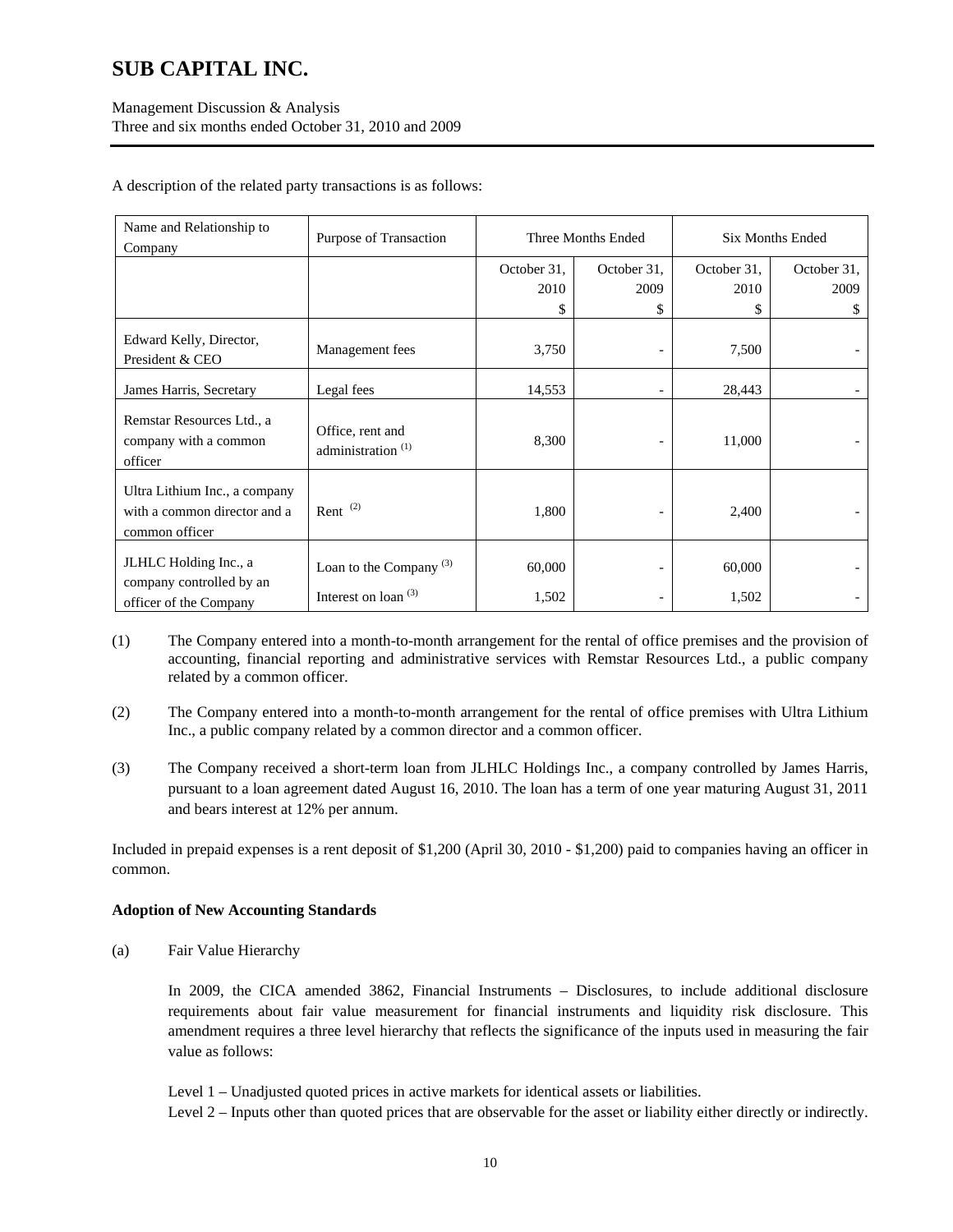Level 3 – Inputs that are not based on observable market data.

The amended section relates to disclosure only and did not have a material impact on the financial results of the Company.

### **Future Accounting Pronouncements**

(a) International Financial Reporting Standards ("IFRS")

In February 2008, the Canadian Accounting Standards Board ("AcSB") confirmed that publicly accountable enterprises will be required to adopt IFRS, replacing Canadian GAAP, for fiscal years beginning on or after January 1, 2011 with early adoption permitted.

The Company will prepare its first consolidated financial statements in accordance with IFRS for the year ending April 30, 2012. In accordance with IFRS 1, First-time Adoption of International Financial Reporting Standards ("IFRS 1"), the Company will retrospectively apply IFRS, except for mandatory and elected optional exemptions from full retrospective application of IFRS as provided by IFRS 1.

Preparation of the first consolidated financial statements in accordance with IFRS will require presentation of comparative information in accordance with IFRS. Accordingly, the Company will be required to restate its balance sheet as at May 1, 2010 to comply with IFRS ("transition date").

The execution of the Company's IFRS conversion plan is underway, including the evaluation of the financial impact upon IFRS adoption, development of IFRS accounting policies, and redesign of business processes. The Company anticipates there will be changes in accounting policies and these changes may materially impact our consolidated financial statements but the impact cannot be reasonably estimated at this time. The Company does anticipate a significant increase in disclosure resulting from the adoption of IFRS and is continuing to assess the level of disclosure required. However, the Company has initially determined that its accounting and financial reporting systems will not be significantly impacted.

The Company's transition to IFRS and conversion plan consist of three phases:

1. Planning and Scoping

This phase covered project planning and identification of differences between existing Canadian GAAP and IFRS which have been completed during the fourth quarter of 2010. The areas of accounting differences that have been identified that will potentially be impacted are impairment of assets, property, plant and equipment, share based payments and initial adoption of IFRS under the provisions of IFRS 1.

2. In-depth Analysis

This phase involves detailed evaluation of the financial impacts of various options and alternative methodologies available under IFRS, analysis of IFRS 1 optional exemptions and mandatory exceptions to the general requirement for full retrospective application upon transition to IFRS, compilation of IFRS disclosure requirements and development of required solutions to address identified issues.

3. Implementation and Review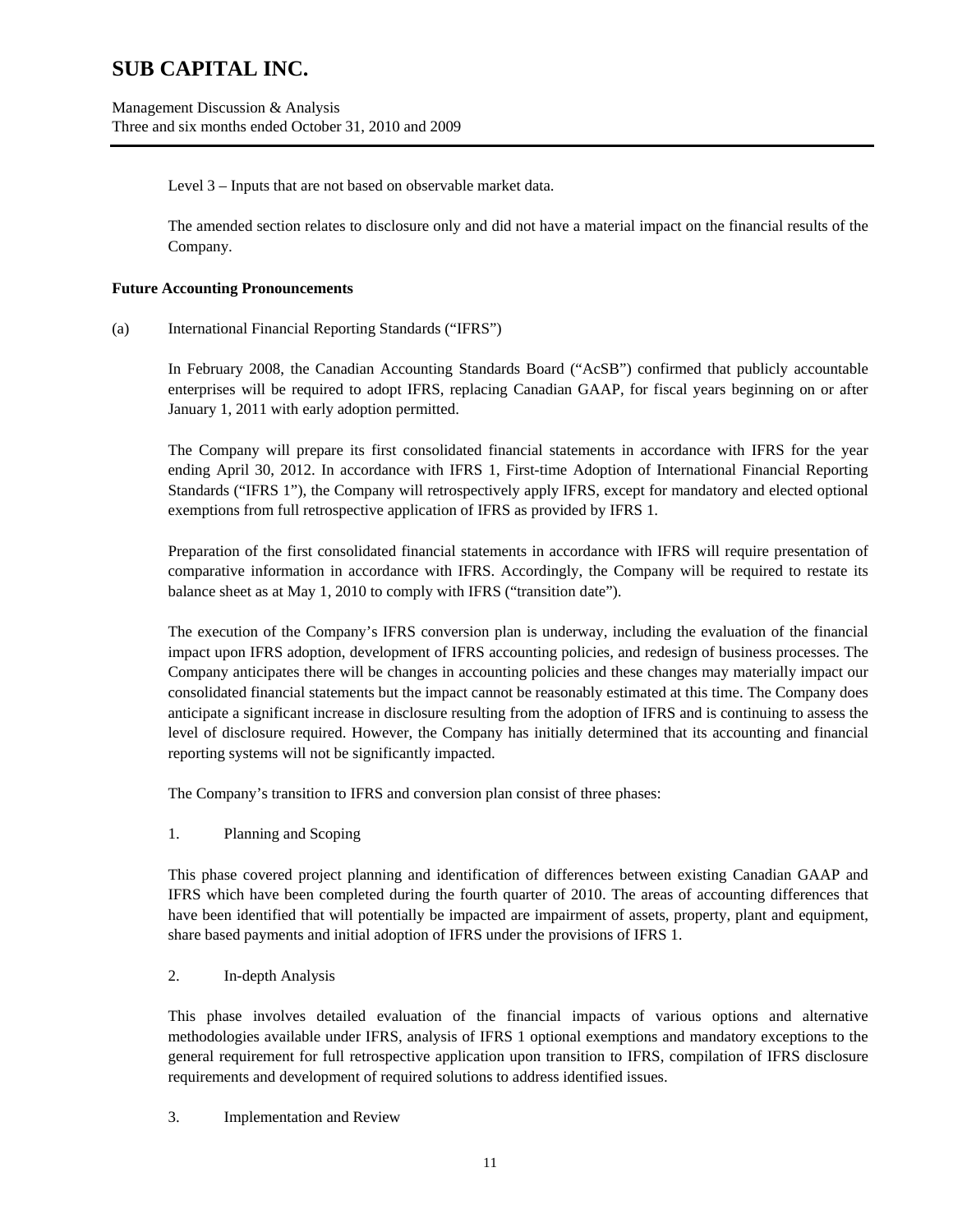This phase is expected to commence in the first quarter of 2011 and will include the preparation and reconciliation of opening balance sheet and collection of financial information required to complete IFRS compliant consolidated interim and annual financial statements.

### *First time adoption of IFRS*

IFRS 1 generally requires that all IFRS standards and interpretations be accounted for on a retrospective basis. However, IFRS 1 provides for certain optional exemptions and other mandatory exceptions in specific areas of certain standards that do not require retrospective application of IFRS. The most significant IFRS optional exemptions which the Company is expected to apply are:

| IAS 16, Property, Plant and Equipment                         | The Company has decided not to use an optional IFRS 1<br>election to measure its property, plant and equipment at the<br>date of transition to IFRS at its fair value and use that fair<br>value as its deemed cost, or use a previous GAAP<br>revaluation of property, plant and equipment as its deemed<br>cost at the transition date. Instead, the Company will<br>retrospectively apply recognition and measurement<br>requirements of IAS 16, Property, Plant and Equipment.<br>Under IAS 16, the Company made an accounting policy<br>choice to measure its property, plant and equipment after its<br>recognition at its cost less any accumulated depreciation<br>and any accumulated impairment losses. |
|---------------------------------------------------------------|-------------------------------------------------------------------------------------------------------------------------------------------------------------------------------------------------------------------------------------------------------------------------------------------------------------------------------------------------------------------------------------------------------------------------------------------------------------------------------------------------------------------------------------------------------------------------------------------------------------------------------------------------------------------------------------------------------------------|
| IAS 39, Financial Instruments: Recognition<br>and Measurement | As at transition date, the Company will not make any<br>additional optional designations of financial instruments as<br>available for sale, or financial asset or financial liability at<br>fair value through profit or loss, unless such designation has<br>been made on initial recognition of such instruments in<br>accordance with IAS 39.                                                                                                                                                                                                                                                                                                                                                                  |

### *IFRS to Canadian GAAP differences*

IAS 36, Impairment of Assets

Both Canadian GAAP and IFRS require an entity to undertake impairment testing where there is an indication of impairment. Annual impairment tests are required for goodwill and indefinite-lived intangible assets.

Canadian GAAP generally uses a two-step approach to testing a long-lived asset for impairment if an indication of impairment exists. The first step is a test for recoverability whereby the carrying value is compared to the undiscounted cash flows that the asset is expected to generate. If the undiscounted cash flows exceed the carrying amount, then no impairment charge is necessary. If the undiscounted cash flows are lower than the carrying amount of the asset, then the asset is written down to the estimated fair value, determined based on the discounted cash flows.

Under IFRS, if there is an indication of impairment the entity must compare the carrying value of the asset to the recoverable amount. Recoverable amount is defined as the higher of an asset less costs to sell and its value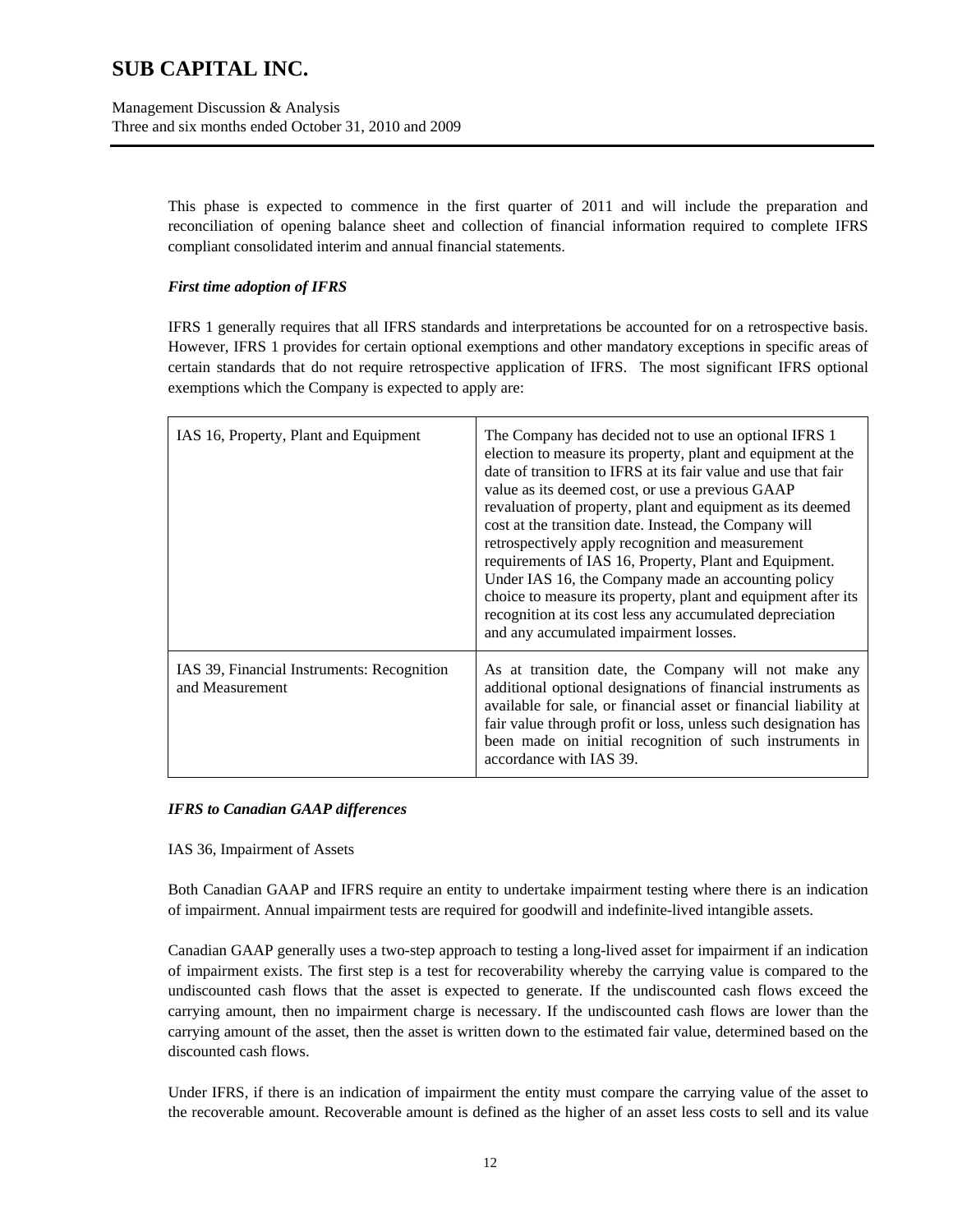in use. Value in use is the present value of the future cash flows expected to be derived from an asset. An impairment loss is recognized to the extent that the carrying value exceeds the recoverable amount. Unlike Canadian GAAP, IFRS requires impairment charges to be reversed if the circumstances leading to the impairment no longer exist.

The Company preliminarily assessed the carrying value of its exploration project in accordance with IAS 36 and found that no impairment losses are required to be recognized as at the transition date.

IFRS 2, Share-based payments

Canadian GAAP requires that share-based payments are measured at fair value and an expense recorded over the vesting period of the instrument. IFRS standards require each tranche in the grant to be amortized over their respective vesting period, and estimates of forfeiture rates are applied at the outset. The Company's accounting policy under IFRS is largely consistent with Canadian GAAP except for the initial inclusion of a forfeiture rate in the fair value estimation.

IFRS 6, Exploration for and Evaluation of Mineral Resources

Under Canadian GAAP, costs incurred in the acquisition, exploration, evaluation and development of mineral resources are capitalized as incurred. IFRS has no explicit guidance on the treatment of these costs. IFRS allows a company to set its accounting policy to expense or capitalize the costs incurred in the acquisition, exploration, evaluation and development of mineral resources. The Company's current accounting policy is likely to be maintained through transition with no differences anticipated.

The discussion above should not be regarded as a complete list of changes that will result from the Company's transition to IFRS. In the period leading up to the changeover in 2011, the AcSB has ongoing projects and intends to issue new accounting standards during the conversion period. As a result, the final impact of IFRS on the Company's consolidated financial statements can only be measured once all the applicable IFRS accounting standards at the transition date are known. The Company will continue to review new standards, as well as the impact of the new accounting standards, between now and the transition date to ensure all relevant changes are addressed.

(b) Business Combinations/Consolidated Financial Statements/Non-Controlling Interests

The AcSB issued CICA sections 1582, Business Combinations, 1601, Consolidated Financial Statements, and 1602, Non-Controlling Interests, which replaced sections 1581, Business Combinations, and 1600, Consolidated Financial Statements. CICA 1582 is effective for business combinations for which the acquisition date is on or after the beginning of the first annual reporting period beginning on or after January 1, 2011. CICA 1601 and CICA 1602 apply to interim and annual consolidated financial statements relating to years beginning on or after January 1, 2011. Early adoption is permitted for these new standards. The Company does not expect the adoption of these sections to have a material impact on its consolidated financial statements.

#### **Financial Instruments and Other Instruments**

The Company manages its exposure to financial risks, including foreign exchange risk and interest rate risk, based on a framework to protect itself against adverse rate movements. All transactions undertaken are to support the Company's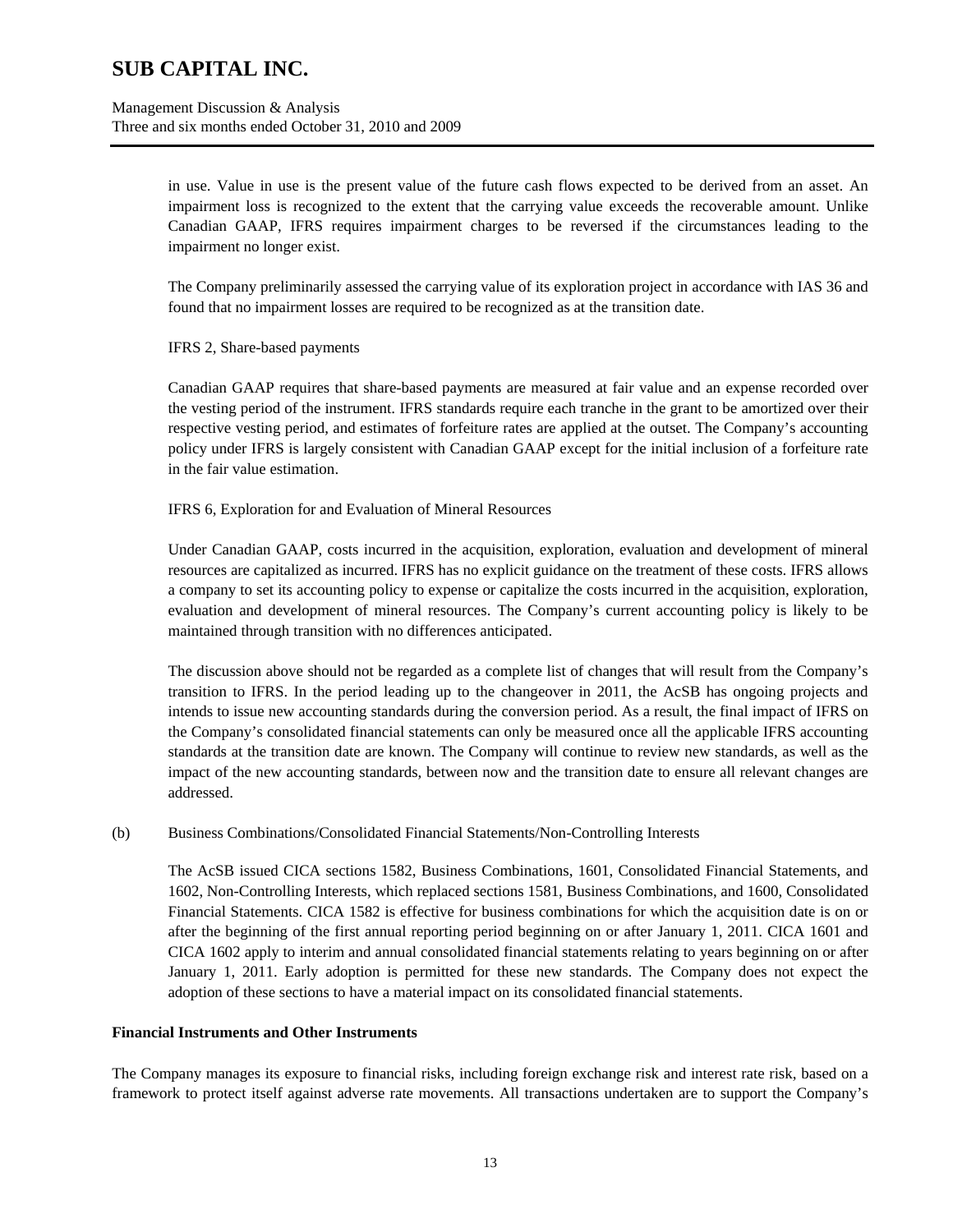Management Discussion & Analysis Three and six months ended October 31, 2010 and 2009

ongoing business and the Company does not acquire or issue derivative financial instruments for trading or speculative purposes. The Company's Board of Directors oversees management's risk management practices.

As at October 31, 2010, the Company's financial instruments consist of cash and cash equivalents, amounts receivable, accounts payable and accrued liabilities and loans payable.

Cash and cash equivalents are designated as held-for-trading and carried at their fair values. Amounts receivable are classified as loans and receivables and carried at their amortized cost. Accounts payable and accrued liabilities and loans payable are classified as other liabilities and carried at their amortized cost.

The fair values of these financial instruments approximate their carrying values due to their short-term nature and/or the existence of market related interest rate on the instruments.

The classification of the Company's financial instruments within the fair value hierarchy as at October 31, 2010 is included in Level 1.

The risk exposure is summarized as follows:

a) Credit Risk

Credit risk is the risk of an unexpected loss if a customer or third party to a financial instrument fails to meet its contractual obligations. The Company is subject to credit risk on the cash balances at the bank, its short-term bank guaranteed investment certificates and amounts receivable. Cash and cash equivalents consisting of Guaranteed Investment Certificates ("GICs") have been invested with Schedule 1 banks or equivalents, with its cash held in Canadian based banking institutions, authorized under the Bank Act to accept deposits, which may be eligible for deposit insurance provided by the Canadian Deposit Insurance Corporation. The amounts receivable consist primarily of harmonized sales tax recoverable of \$24,866 and interest receivable of \$182.

b) Liquidity Risk

The Company's approach to managing liquidity is to ensure that it will have sufficient liquidity to settle obligations and liabilities when due. As at October 31, 2010, the Company had cash and cash equivalents of \$375,545 to settle current liabilities of \$126,863 which consist of accounts payable that are considered short term and settled within 30 days and interest bearing loans which shall be repaid on or before August 31, 2011. The Company has sufficient capital to meet its requirements through the end of fiscal 2011.

- c) Market Risk
	- (i) Interest Rate Risk

Interest rate risk is the risk that the fair value or future cash flows of a financial instrument will fluctuate because of changes in market interest rates.

The Company's cash and cash equivalents attract interest at floating rates and have maturities of 90 days or less. The Company's short-term investment is invested in GICs with greater than 90 day terms but not greater than one year. These GICs have a fixed interest rate for the term of the deposit. The interest on cash and GICs is typical of Canadian banking rates, which are low at present and the conservative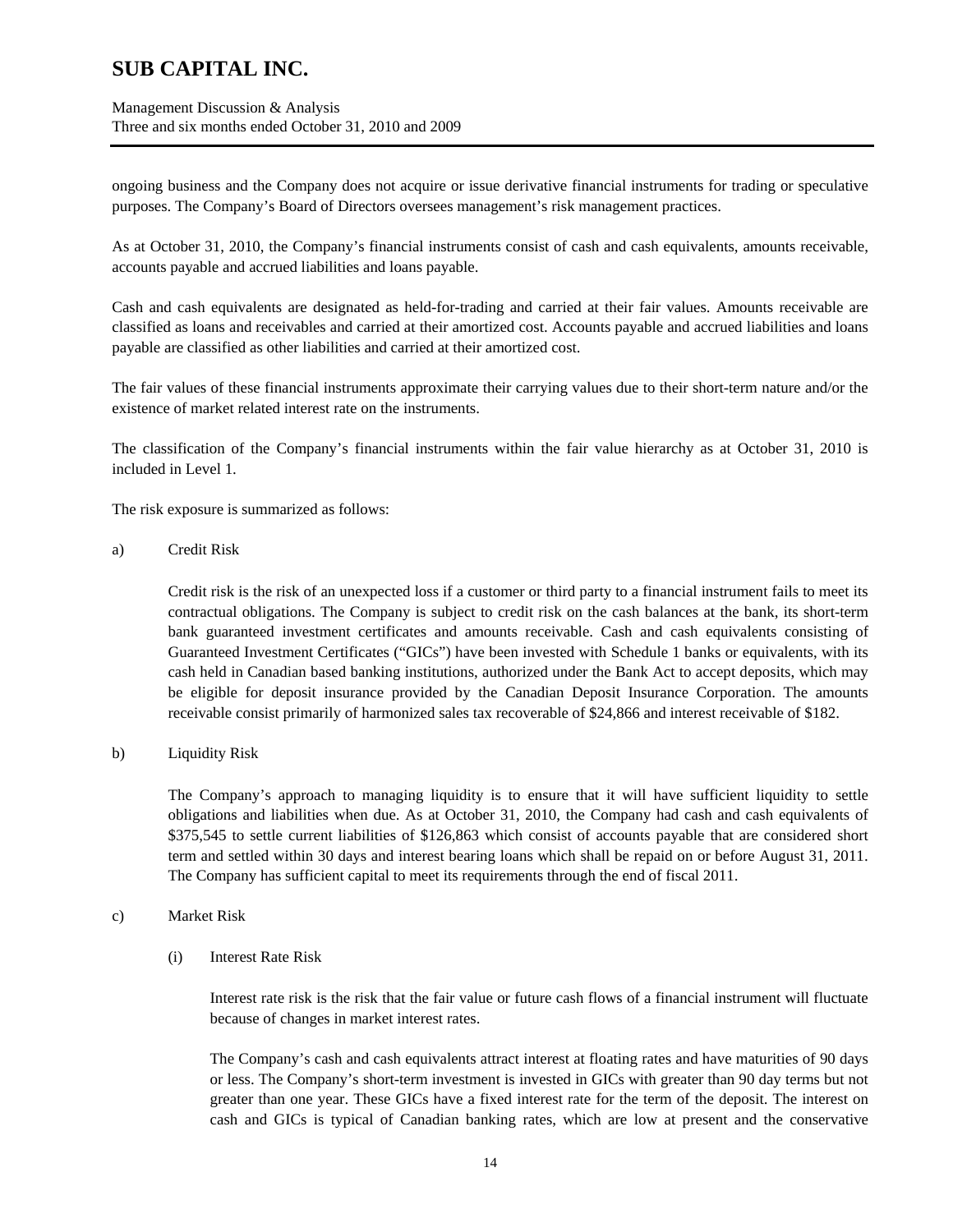investment strategy mitigates the risk of deterioration to the investment. A change of 100 basis points in the interest rates would not be material to the financial statements.

(ii) Commodity Price Risk

Commodity price risk is the risk of financial loss resulting from movements in the price of the Company's commodity inputs and outputs. The Company's risk relates primarily to the expected output to be produced at its resource property described in note 7 of these financial statements of which production is not expected in the near future.

#### **Changes in Internal Control over Financial Reporting**

There have been no changes in the Company's internal control over financial reporting or any other factors during the period ended October 31, 2010, that have materially affected, or are reasonably likely to materially affect the Company's internal control over financial reporting.

#### **Summary of Outstanding Share Data**

Authorized and issued common shares:

(a) Authorized:

Unlimited number of common shares without par value.

(b) Issued and fully paid:

|                               | Number of Shares | Amount          |
|-------------------------------|------------------|-----------------|
| Balance, April 30, 2009       | 3,118,498        | \$<br>3,553,483 |
| Common shares issued for cash | 6,011,078        | 540,997         |
| Finder's fees                 | 489,463          | 44,051          |
| Share issue costs             |                  | (71,051)        |
| Balance, April 30, 2010       | 9,619,039        | 4,067,480       |
| Common shares issued for cash | 805,001          | 72,450          |
| Finder's fees                 | 80,500           | 7,245           |
| Share issue costs             |                  | (19, 147)       |
| Cancellation of escrow shares | (109, 245)       | (42, 931)       |
| Exercise of warrants          | 150,000          | 18,750          |
| Balance, December 15, 2010    | 10,545,295       | 4,103,847       |